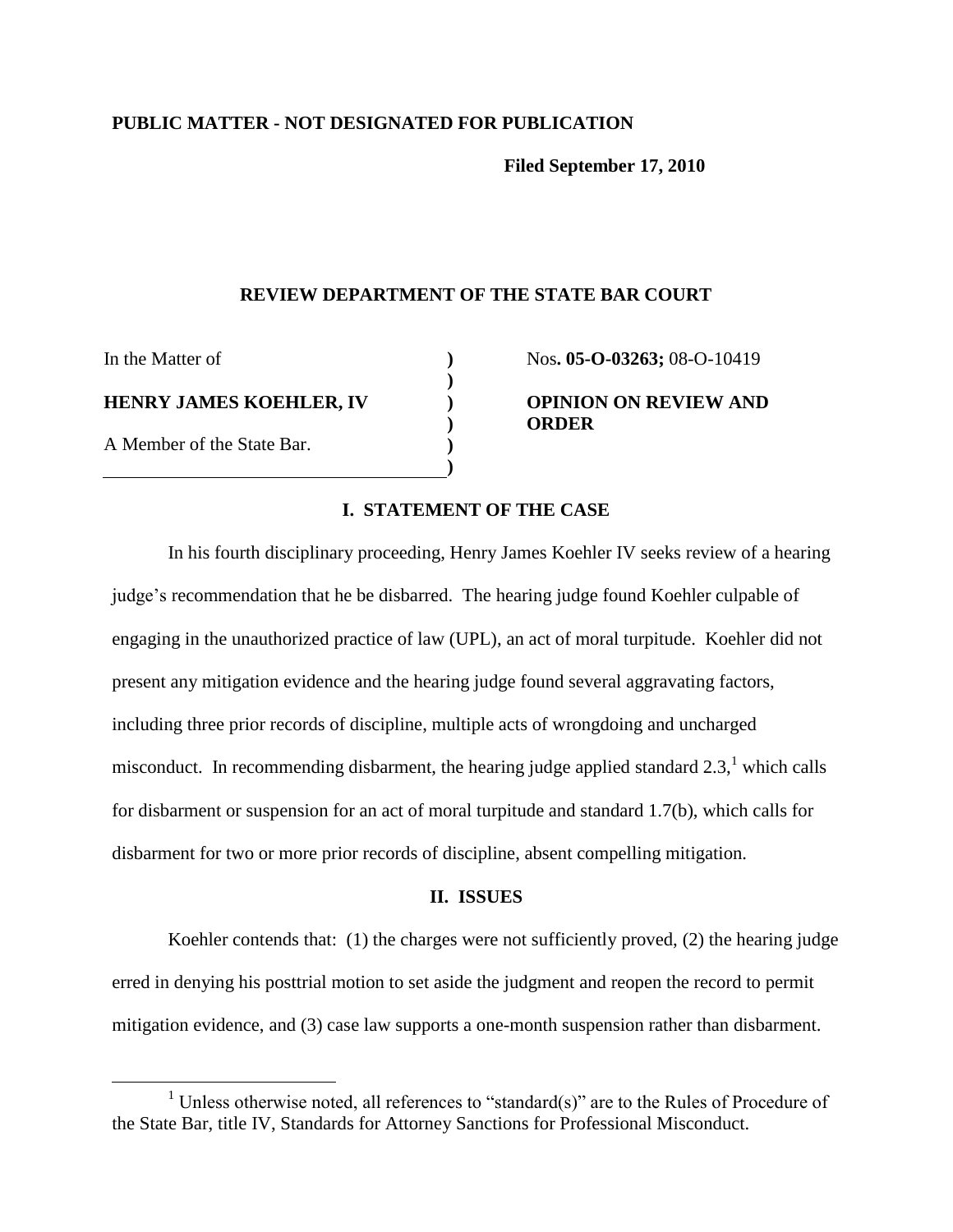The State Bar did not seek review but advocates that we adopt the hearing judge"s recommendation. The issues before us are:

- 1. Did the State Bar clearly and convincingly prove that Koehler engaged in UPL?
- 2. If so, did the UPL constitute an act of moral turpitude?
- 3. Did the hearing judge err when he denied Koehler"s motion to set aside the judgment and reopen the case for mitigation evidence?
- 4. Should Koehler be disbarred under standard 1.7(b) (two or more prior disciplines)?

## **III. SUMMARY OF THE CASE**

Upon independent review of the record (Cal. Rules of Court, rule 9.12), we find Koehler culpable of engaging in UPL and committing an act of moral turpitude. He should be disbarred under standard 1.7(b) because this is his fourth discipline and he failed to present compelling mitigation.

#### **IV. FINDINGS OF FACT**

Clear and convincing evidence establishes the following facts. $2 \text{ In July 1999}$ , Stephen Kite, Norma LaLonde (Kite's mother) and Larry LaLonde (Norma's husband) retained Koehler to represent them in a custody dispute involving Kite"s son. Koehler generally represented fathers in custody matters. Four months after Kite and the LaLondes retained him, the California Supreme Court imposed Koehler"s third discipline, suspending him from the practice of law for 60 days beginning November 4, 1999, and ending January 4, 2000.

Koehler persuaded Kite to retain family law attorney Steven Wingfield to handle the child custody matter during his suspension. On November 2, 1999, Kite, but not the LaLondes, signed a retainer agreement with Wingfield that stated: "I am a client of Henry James Koehler,

 $\overline{a}$ 

 $2^2$  Evidence by a clear and convincing standard requires that the proof be "so clear as to leave no substantial doubt'" and must be " 'sufficiently strong to command the unhesitating assent of every reasonable mind." " (*Sheehan v. Sullivan* (1899) 126 Cal. 189, 193.)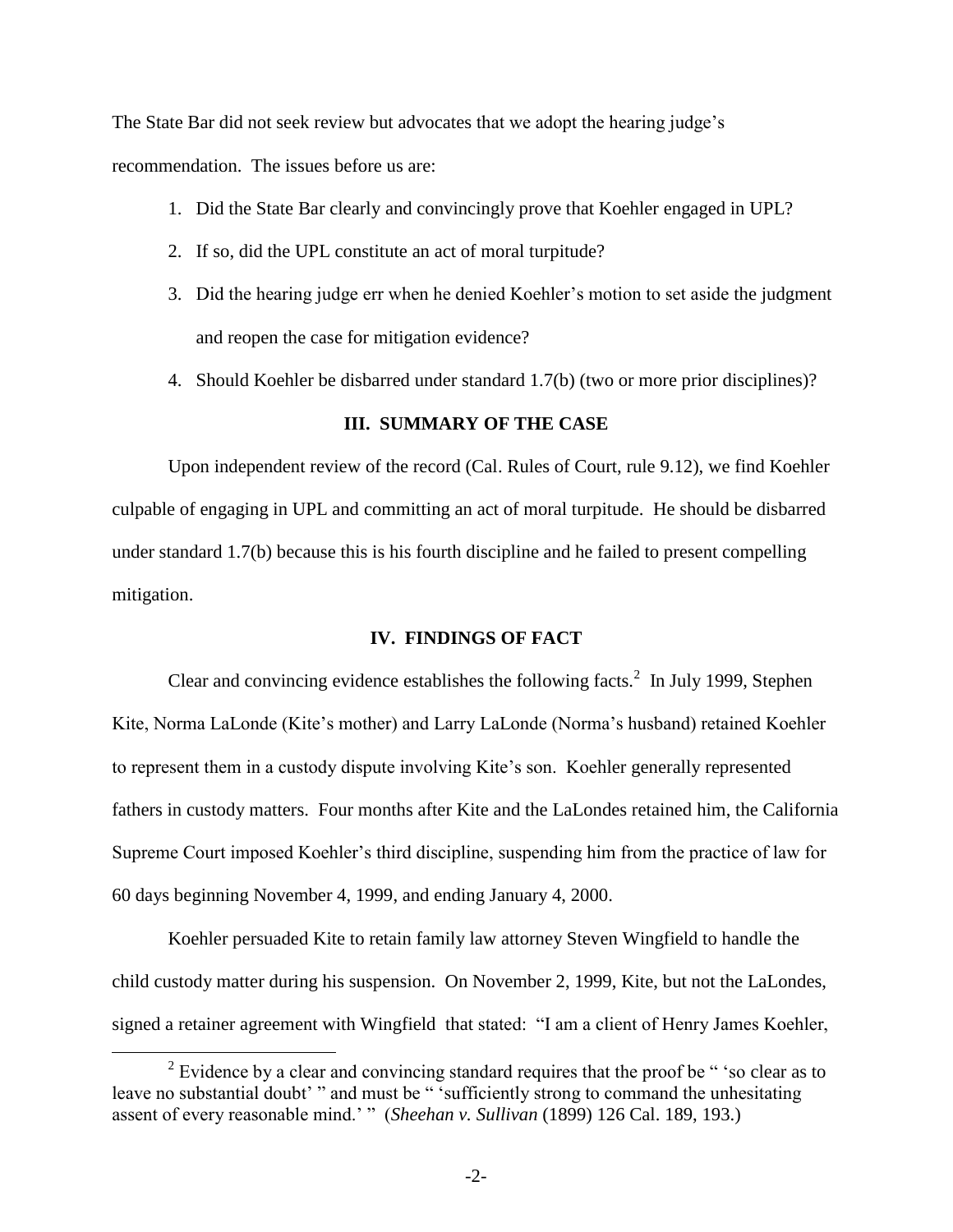Attorney at Law. It is my understanding that he will be suspended from the practice of law  $\dots$ for 60 days." Under the agreement, Koehler would continue to work on the custody case as a paralegal, and Wingfield would manage all legal strategy, advice and client representation.<sup>3</sup>

Despite the retainer agreement, Koehler persisted in providing legal advice to the clients during his suspension and without authorization from Wingfield. In fact, Wingfield believed Koehler was performing only the paralegal duties outlined in the retainer agreement, such as assembling data, performing research, and assisting in drafting briefs. And while Wingfield was aware that Koehler communicated with the clients, he testified that "obviously he [Koehler] couldn"t give legal advice to the clients." Wingfield welcomed Koehler"s input on the case but made it clear that "Mr. Koehler didn"t tell me how to practice law . . . I make the decisions on my cases . . . ." The State Bar alleged that during his suspension, Koehler wrote nine letters to Wingfield, Kite, the LaLondes and/or a paralegal, and each letter constituted UPL. Of those letters, we conclude that the ones written to the clients on December 7 and 9, 1999, establish Koehler"s UPL.

In the December 7, 1999, letter to the LaLondes, Koehler discussed a court hearing scheduled for the following day. He offered his legal opinion that an expert need not testify at the hearing and informed them that opposing counsel was technically correct about that expert"s role. Koehler also explained his legal analysis about Kite's wife's best defense. He sent the letter "straight up to Norma and Larry" without authorization from Wingfield. Wingfield did not recall authorizing the document, particularly since the LaLondes were not his clients under the retainer agreement.

 $\overline{a}$ 

 $3$  The evidence conflicts on whether Koehler told the clients about his suspension. Kite and the LaLondes deny that he informed them. They testified that Wingfield was temporarily filling in for Koehler for medical reasons. The hearing judge found that Kite and the LaLondes lacked credibility and we give great weight to that finding.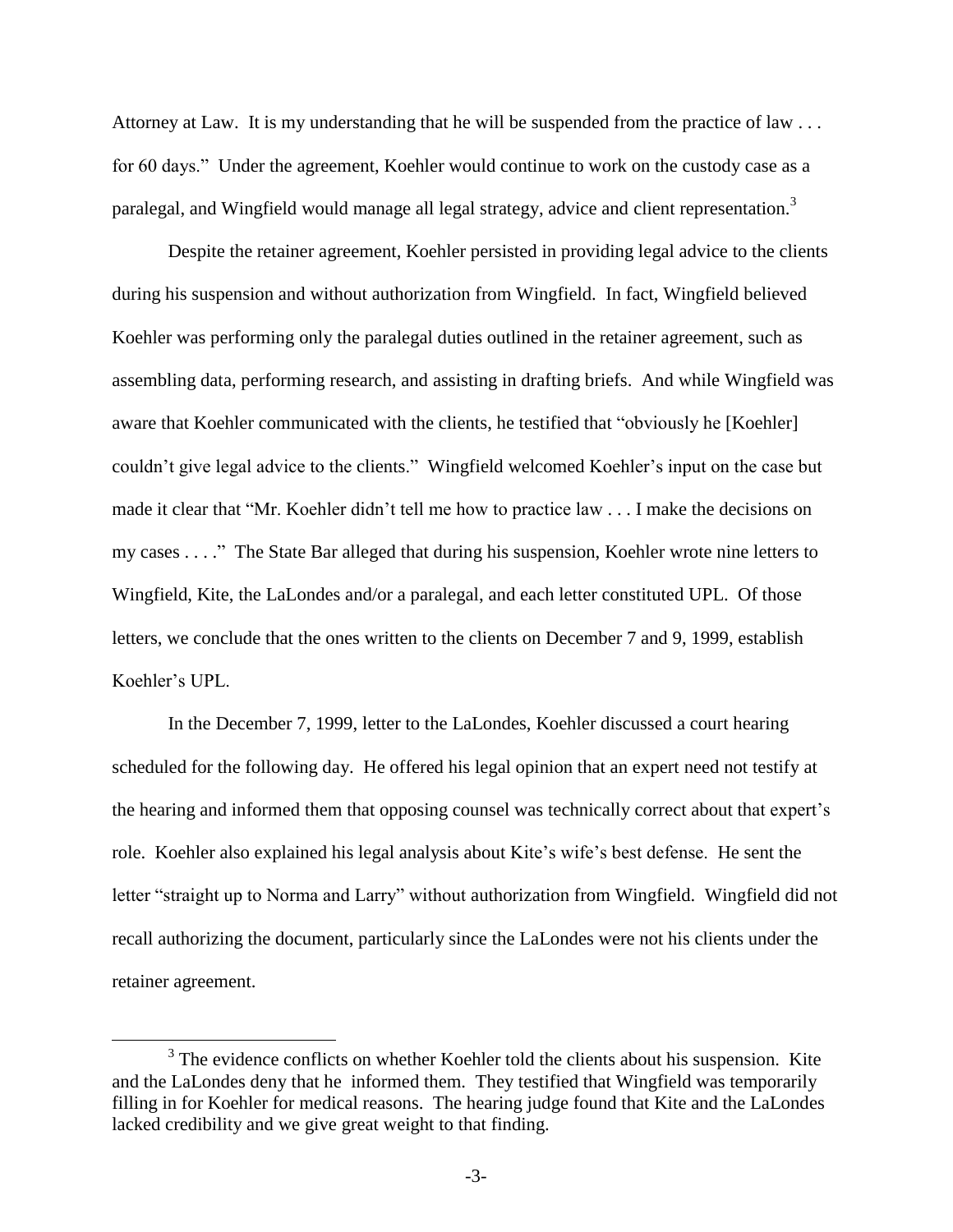In the December 9, 1999, written communication, Koehler provided tactical legal advice to Kite and the LaLondes. He advised them to appeal a recent trial court ruling in the custody case. He also informed them that he would subpoena records, and recommended they send in "someone undercover" to gather evidence that Kite"s wife was back at work. Koehler claimed that his communication was not legal advice but rather "tea and sympathy" comments since he was simply "trying to cool the whole thing."

While the remaining letters Koehler sent do not constitute UPL, they corroborate it and reveal the controlling nature of his relationship with Kite and the LaLondes. For example, in the December 18, 1999, letter, Koehler informed Kite that he had a new phone number and Kite was to contact Koehler directly instead of communicating with Wingfield"s office. He instructed Kite: "Do not use any of the phone lines for reaching me that you ever used before. All are on automatic call-forwarding and go 200 miles south to La Mesa, Steve Wingfield"s office. Many times I never, ever, get them. So, ignore those lines entirely if you want action."

In his December 23, 1999, letter to Kite, Koehler demanded that Kite clear all future actions with him. In this letter, Koehler expressed frustration about not knowing all the details of the case when he advised Kite about a Christmas visitation exchange stating: ". . . I shot off my mouth giving you advice. I"ll never, ever, do that again. The tragedy is that if you call a lawyer for advice, he'll give it . . . even when he shouldn't because he doesn't know all the tiny details of what's going on. And that was my mistake." Koehler then directed Kite to "clear everything" with him beginning December 30, 1999, a week before his suspension ended, stating: "Pls [sic] don"t buy a plane ticket, utter a peep, write a letter, or go the bathroom without checking with me, first."

In November 2003, Kite and the LaLondes dismissed Koehler as their attorney and eventually filed a State Bar complaint against him. After an investigation, the State Bar declined

-4-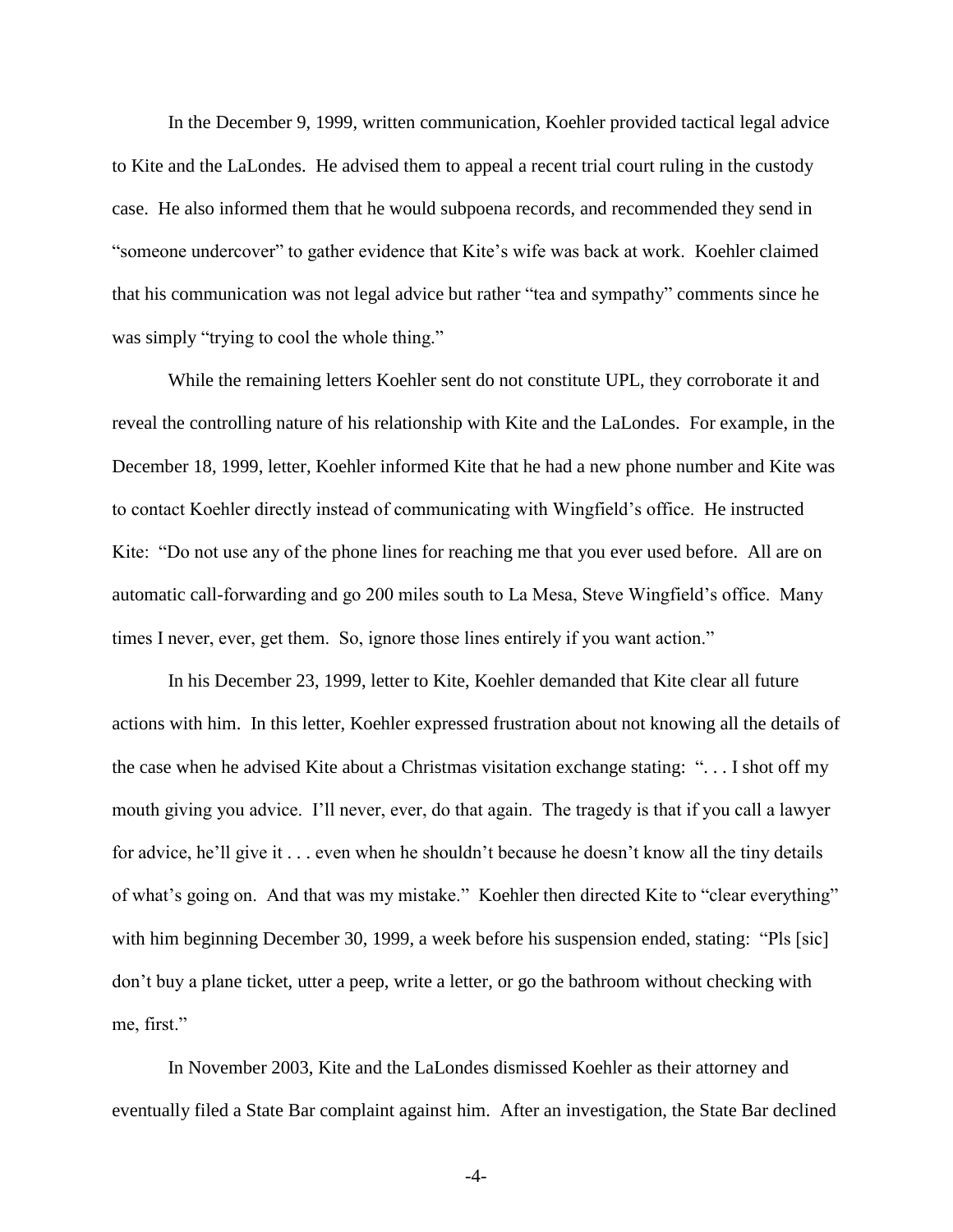to take any action. In 2005, Koehler sued Kite and the LaLondes for damages, alleging breach of their fee contract in the custody case, and libel and slander for making an unwarranted disciplinary complaint. He also sought attorney fees for defending against the State Bar complaint. Kite and the LaLondes retained counsel, who repeatedly demanded that Koehler dismiss the libel and slander cause of action since the clients" complaint to the State Bar was privileged and Koehler"s lawsuit appeared to be a strategic lawsuit against public participation (SLAPP). Koehler finally dismissed this count, and the remainder of the lawsuit went to arbitration.

# **V. CULPABILITY – PRINCIPLES OF LAW AND ANALYSIS COUNT 1: SECTION 6068, SUBDIVISION (a) – UPL**

The State Bar alleged in Count One of the second amended Notice of Disciplinary Charges (NDC)<sup>4</sup> that Koehler engaged in UPL, violating Business and Professions Code sections 6125, 6126, and 6068, subdivision (a).<sup>5</sup> Section 6125 prohibits the practice of law in California without active State Bar membership, section 6126 prohibits an attorney from advertising or holding himself out as entitled to practice law without active membership, and section 6068, subdivision (a) requires an attorney to support state laws. (See *In the Matter of Acuna* (Review Dept. 1996) 3 Cal. State Bar Ct. Rptr. 495, 506 [appropriate method of charging violations of §§ 6125 and 6126 is by charging violation of § 6068, subd. (a)].) Specifically, the State Bar claims that Koehler engaged in UPL by writing nine letters to Kite, the LaLondes, Wingfield and a paralegal.

The practice of law is not limited to litigation. It embraces a wide range of activities, including preparation of documents, providing legal advice and taking all actions necessary in

 $\overline{a}$ 

 $<sup>4</sup>$  All further references to the NDC are to the second amended filing.</sup>

 $<sup>5</sup>$  Unless otherwise noted, all further references to "section(s)" are to the Business and</sup> Professions Code.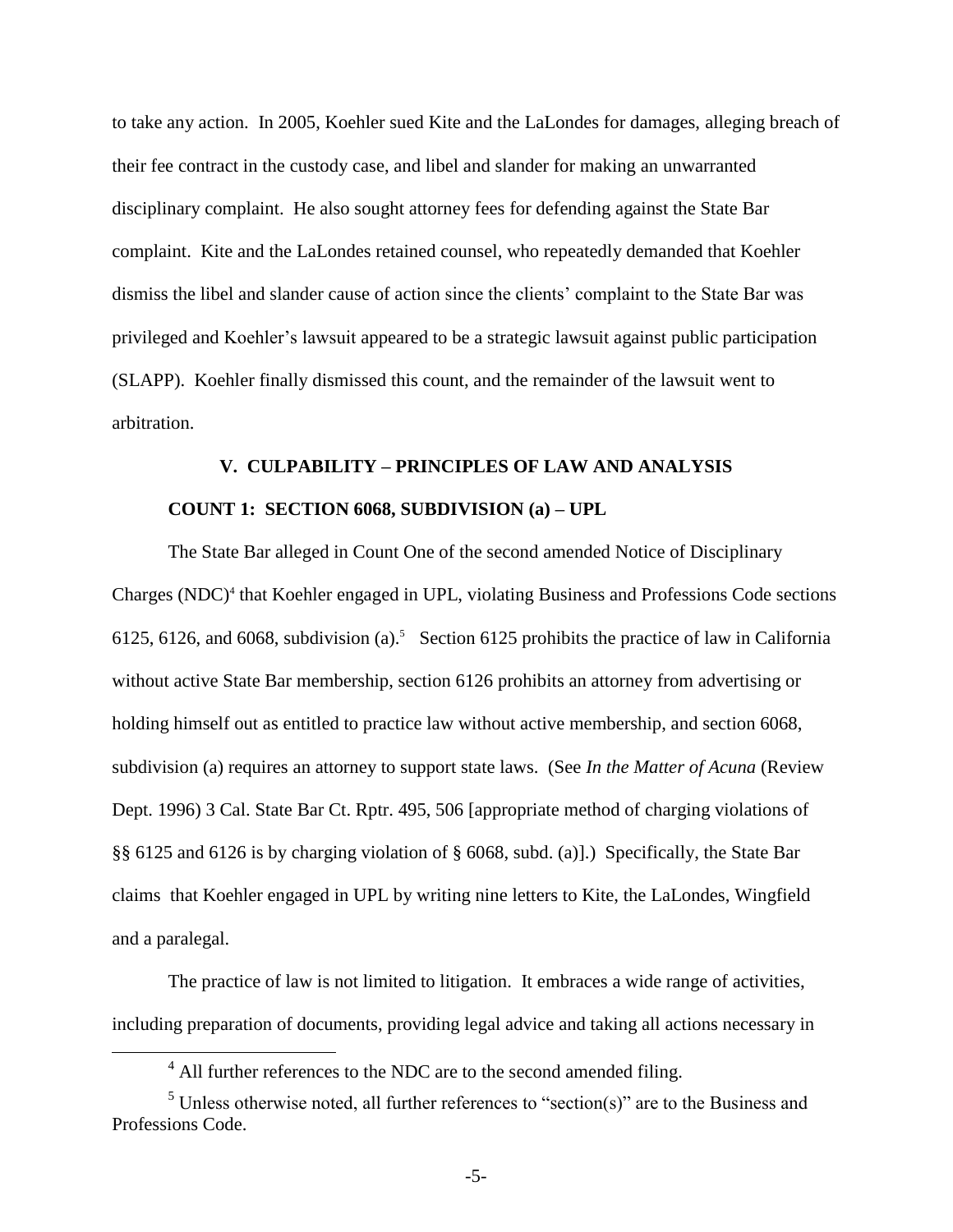matters connected with the law. (*Birbrower, Montalbano, Condon & Frank v. Superior Court* (1998) 17 Cal.4th 119, 128; see *Morgan v. State Bar* (1990) 51 Cal.3d 598, 603 [if application of legal knowledge and technique is required, activity constitutes practice of law]; *Mickel v. Murphy* (1957) 147 Cal.App.2d 718, 720-721 [giving advice in matters not pending before court constitutes UPL].) Throughout his suspension, Koehler continued to exercise control over the custody case, providing legal advice, strategy and recommendations to Kite and the LaLondes. We find that his December 7 and 9, 1999, letters constitute more than "tea and sympathy," and instead embody legal advice.

Koehler contends that he did not commit UPL since he merely suggested a legal strategy rather than securing legal rights for his clients, citing *People v. Merchants' Protective Corp.* (1922) 189 Cal. 531, 535 (practice of law includes legal advice/counsel and preparation of legal instruments/contracts by which legal rights are secured whether or not such matters are pending in court). However, under *Merchants,* the requirement that legal rights be secured relates to preparing legal instruments or contracts, and not to providing legal advice. Koehler also contends his letters are authorized under section 6450, which outlines a paralegal"s proper tasks. But section 6450, subdivision (b)(1), clearly provides that a paralegal cannot give legal advice. And finally, he did not present sufficient evidence that Wingfield authorized or approved Koehler's client letters. We conclude that Koehler engaged in UPL in violation of sections 6125 and 6126, thereby establishing a violation of section 6068, subdivision (a).

## **COUNT 2: SECTION 6106 – MORAL TURPITUDE, CORRUPTION OR DISHONESTY**

Koehler committed an act of moral turpitude by engaging in UPL because he directly violated a Supreme Court order that suspended him from the practice of law. (See *In the Matter*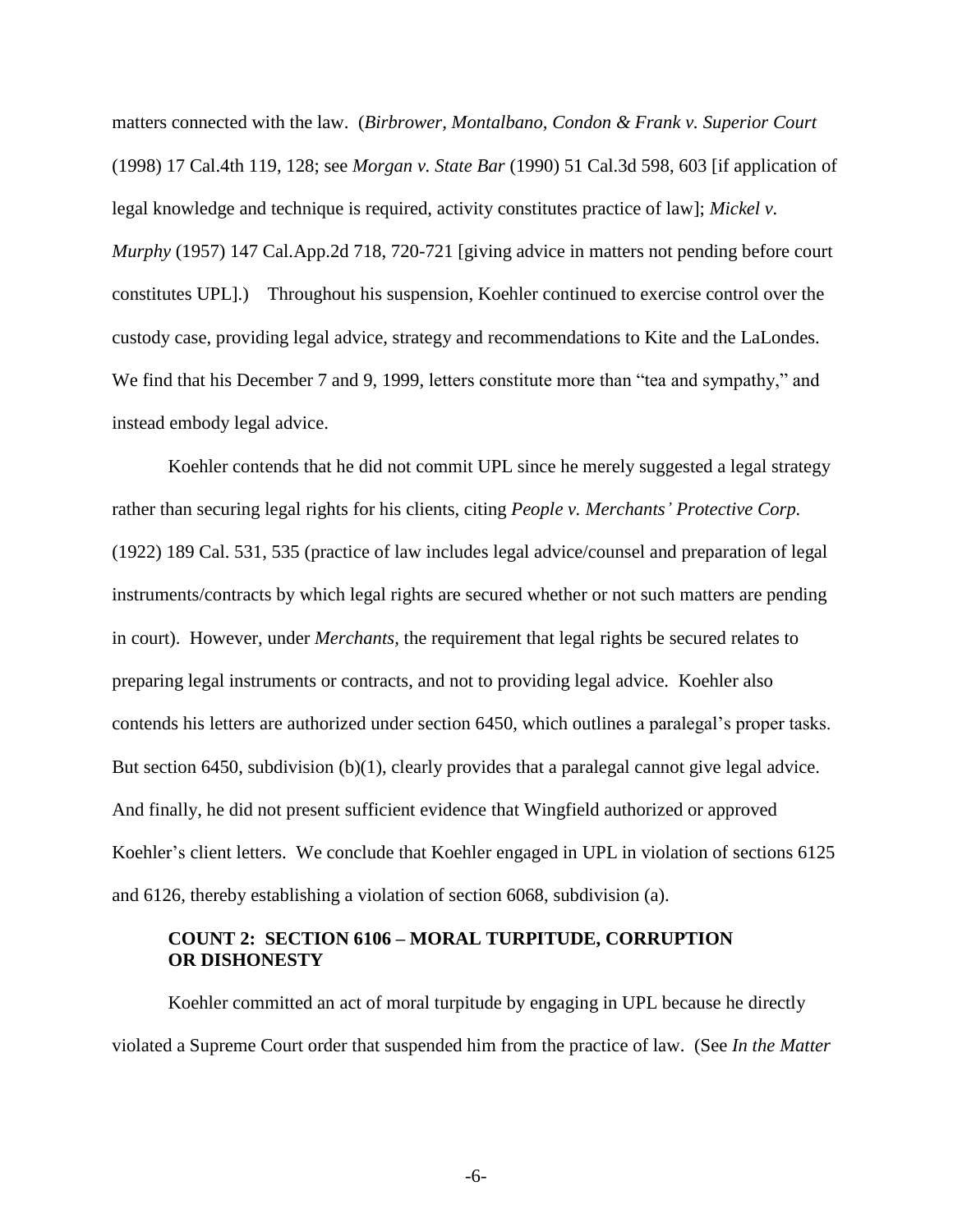*of Myrdall* (Review Dept. 1995) 3 Cal. State Bar Ct. Rptr. 363, 384 [intentional violation of court order involves moral turpitude].) $<sup>6</sup>$  Koehler's conduct violates section 6106.</sup>

## **VI. KOEHLER'S MOTION AND REQUESTS FOR JUDICIAL NOTICE**

At his discipline trial, Koehler did not present any evidence supporting mitigation. On the last day of trial, his counsel stated that all mitigation evidence had already been presented. The hearing judge filed his decision recommending Koehler"s disbarment on August 10, 2009, finding that "[n]o mitigating factor was submitted into evidence."

On September 4, 2009, Koehler made a motion to set the judgment aside and requested that the court reopen the record to admit his mitigation evidence. He argued that the hearing judge erred because he did not consider the records in the court"s file regarding Koehler"s mental health problems and his participation in the Lawyer Assistance Program (LAP) and the Alternative Discipline Program (ADP). The hearing judge denied the motion.

Koehler requests that we review the hearing judge's decision to deny his posttrial motion to set aside the judgment and reopen the case. He also asks us to judicially notice three matters, and augment the record with the judicially noticed documents. As discussed below, we affirm the hearing judge"s decision to deny Koehler"s posttrial motion, and further deny Koehler"s requests for judicial notice and to reopen and augment the record.

# **A. THE HEARING JUDGE PROPERLY DENIED KOEHLER'S MOTION TO SET ASIDE THE JUDGMENT AND TO REOPEN THE RECORD**

 $\overline{a}$ 

Koehler challenges the hearing judge"s decision to deny his motion to set aside the judgment and to reopen the record to allow Koehler to present evidence in mitigation. In order to set aside the judgment, Koehler must prove mistake, inadvertence, surprise or excusable

<sup>&</sup>lt;sup>6</sup>The hearing judge dismissed the remaining charges with prejudice (Counts Three, Four and Five). Count Three alleged that Koehler maliciously filed a lawsuit against the LaLondes and Counts Four and Five alleged that Koehler charged an illegal fee and by doing so, committed moral turpitude. Neither party contests the hearing judge"s dismissals and we adopt them.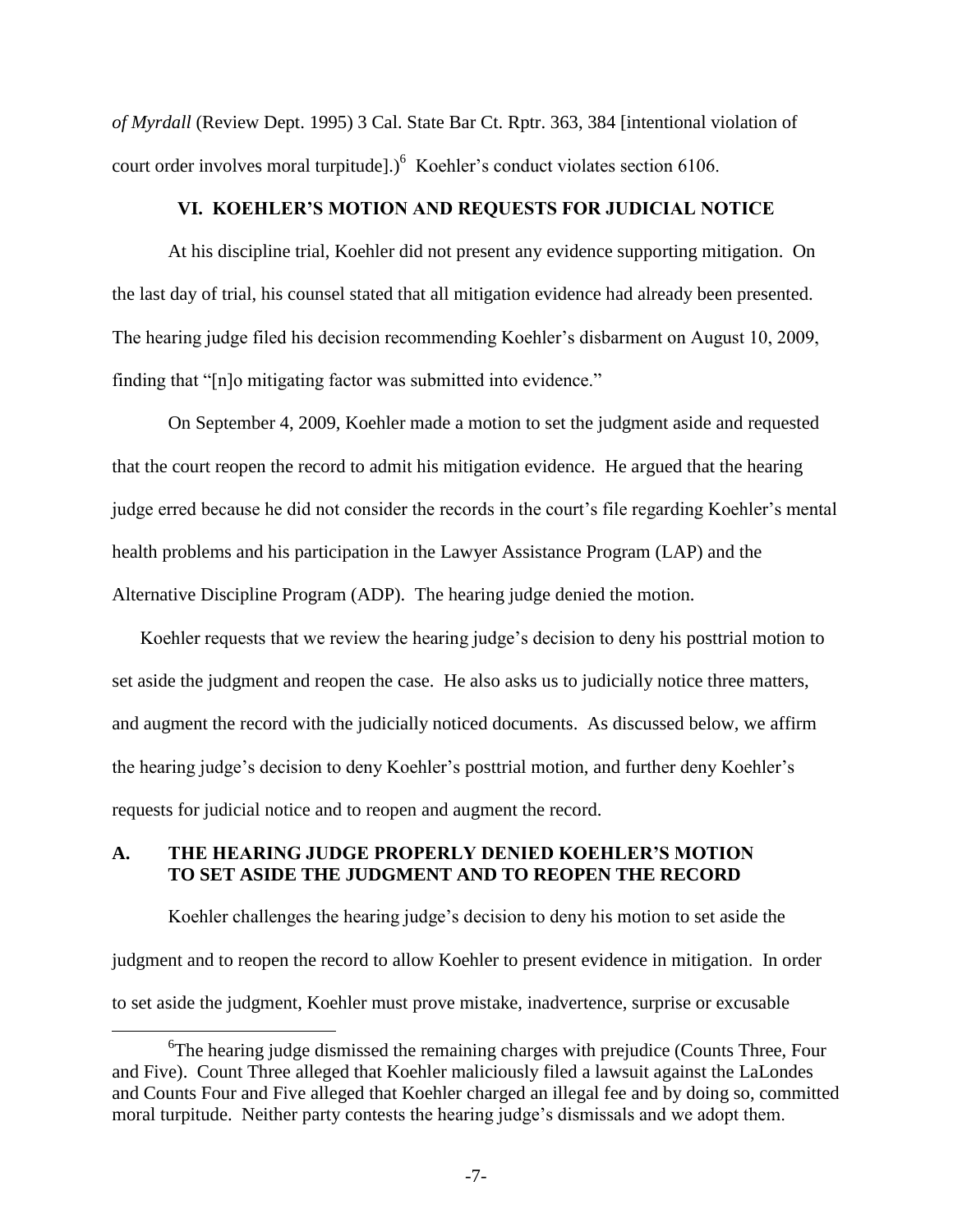neglect. (Code Civ. Proc., § 473, subd. (b).) To reopen the proceedings, Koehler must show that "the evidence is newly discovered and could not with reasonable diligence have been discovered and produced earlier . . . ." (Rules Proc. of State Bar, rule  $222(b)(1)$ .) We review the hearing judge"s decision by the abuse of discretion standard. (*In the Matter of Navarro* (1990) 1 Cal. State Bar Ct. Rptr. 192, 198 [Supreme Court applies abuse of discretion standard in reviewing procedural motions in State Bar proceedings].)

The hearing judge properly denied Koehler"s motion to set aside the judgment. The original moving papers reveal that Koehler and his trial attorney affirmatively decided *not* to admit the mitigation evidence because they felt the State Bar had failed to prove its case, and they wanted to avoid giving the hearing judge "the option of finding culpability on any count and mitigating that culpability at the imposition of discipline." Only after the hearing judge recommended disbarment did Koehler file the motion to set aside the judgment. We find that Koehler's deliberate decision not to introduce mitigation evidence does not qualify for relief under section 473, subdivision (b) of the Code of Civil Procedure.

The hearing judge also properly denied Koehler's request to reopen the proceedings. Koehler sought to admit mitigation evidence in three categories: (1) participation in LAP and ADP programs based on his bipolar condition, (2) achievements in family law, and (3) good character attested to by client declarations. He asserts that the hearing judge should have automatically considered all information in his LAP and ADP files. However, it is Koehler"s burden, not the court's, to prove mitigation. Further, the LAP and ADP records are confidential and Koehler did not waive his privilege of confidentiality by presenting or even referencing them as mitigation evidence at trial. Because the information was available at trial, the hearing judge did not abuse his discretion in denying Koehler"s posttrial request to reopen the record and his subsequent request for reconsideration.

-8-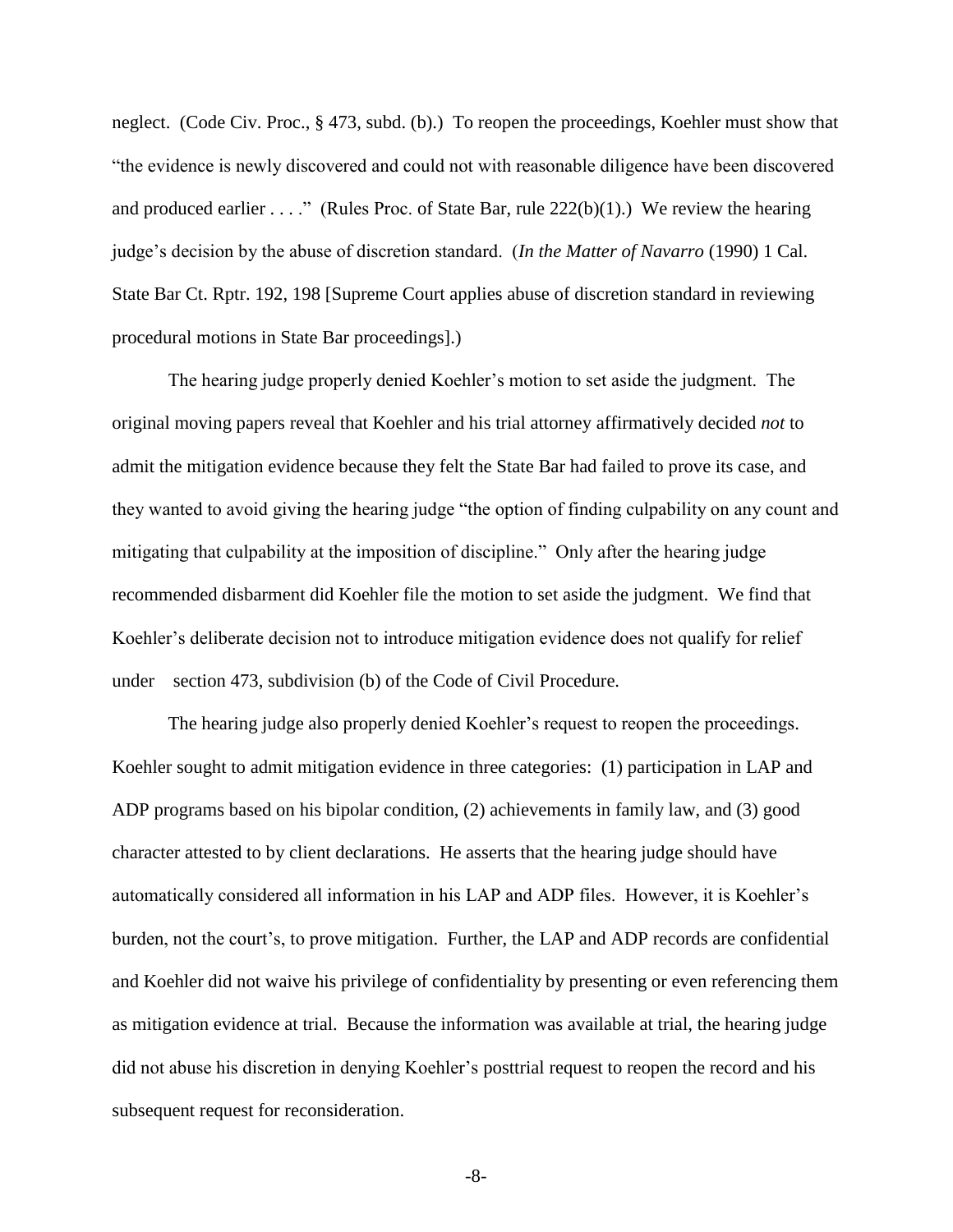# **B. WE DENY THE REQUEST TO TAKE JUDICIAL NOTICE OF INFORMATION IN LAP/ADP FILES**

Koehler requests that we judicially notice evidence in the State Bar Court"s file to prove mitigation. Specifically, he asks us to notice three points: (1) his participation in the LAP/ADP program for his mental health condition, referenced in the LAP/ADP program files; (2) his noteworthy contributions to family law, referenced in his LAP/ADP program files; and (3) his reputation for good character, referenced in client declarations in support of his posttrial motion to set aside the judgment. As discussed above, Koehler"s request lacks good cause since he intentionally withheld this evidence at trial, and his request is denied.

# **C. WE DENY THE REQUEST TO TAKE JUDICIAL NOTICE OF APPELLATE DECISION**

Koehler also requests that we judicially notice *In Re Henry James Koehler, on Habeas Corpus* (2010) 181 Cal.App.4th 1153, which was filed on February 5, 2010, and became final on April 8, 2010, after Koehler"s trial ended. The court in that case found that Koehler did not receive due process during contempt proceedings in superior court. Koehler contends that the decision should trigger dismissal of a separate disciplinary case (06-0-15387), which has been abated pending these proceedings. Koehler maintains that *if* the abated case is dismissed, he could argue in mitigation that he had been discipline-free for the past seven years. We find Koehler"s contention to be too attenuated to establish that the Court of Appeal opinion is relevant to the case before us, and deny his request.

# **D. WE DENY THE REQUEST TO TAKE JUDICIAL NOTICE OF MOTION TO DISMISS IN ABATED CASE**

In his reply brief on review, Koehler contends that the State Bar selectively prosecuted him, and requests judicial notice of his motion to dismiss in his abated case (06-O-15387). We deny this request because Koehler has not articulated any relevant reason for us to judicially notice this motion.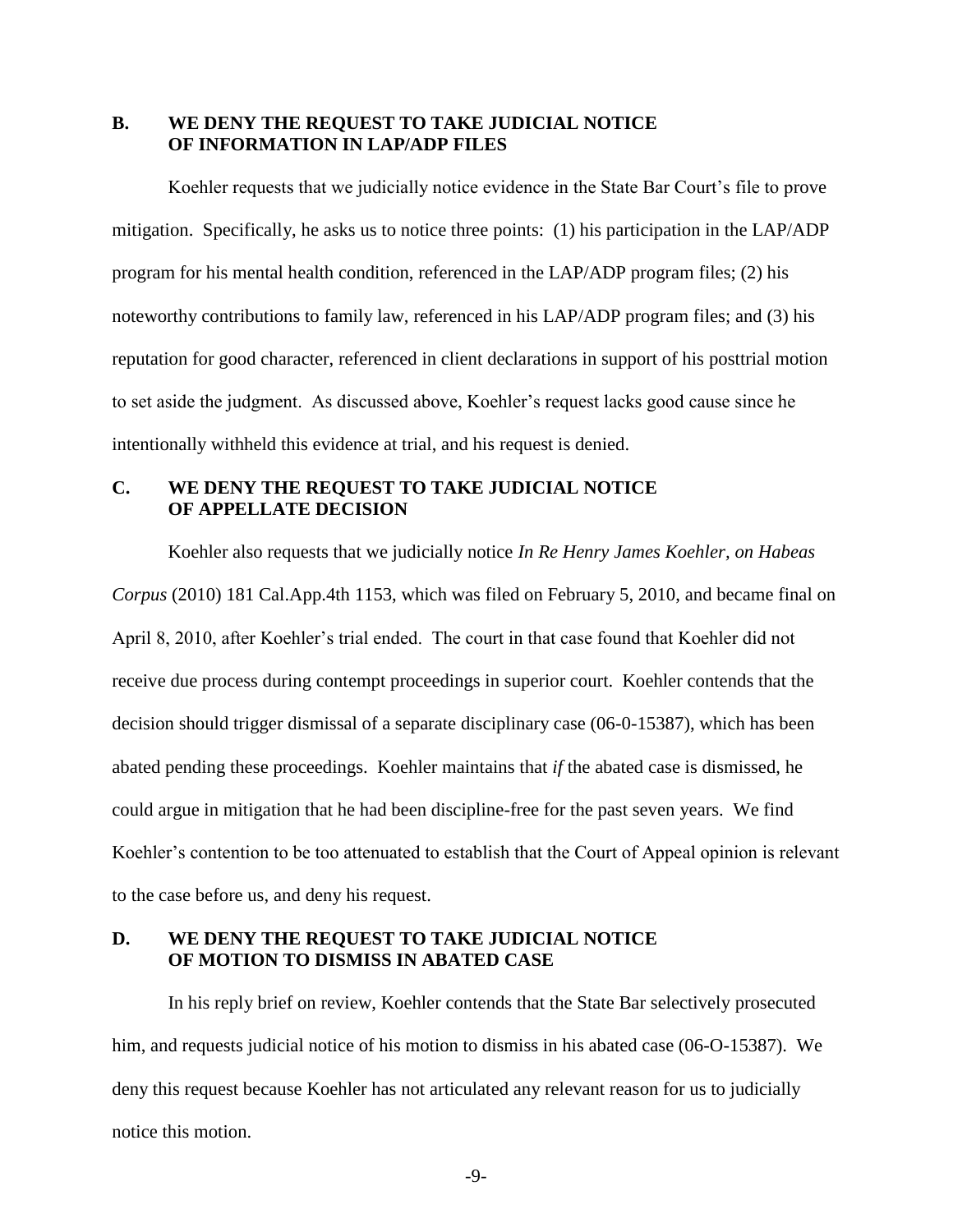## **VII. AGGRAVATION AND MITIGATION**

We determine the appropriate discipline in light of all relevant circumstances, including aggravation and mitigation. (*Gary v. State Bar* (1988) 44 Cal.3d 820, 828.) Koehler must establish mitigation by clear and convincing evidence (std.  $1.2(e)$ ), while the State Bar has the same burden to prove aggravating circumstances. (Std. 1.2(b).)

## **A. NO FACTORS IN MITIGATION**

We agree with the hearing judge that Koehler did not present any factors in mitigation. Although the hearing judge directly offered to receive mitigation evidence, Koehler"s counsel responded: "In the course of our case, I believe all our evidence in mitigation ...[h]as been offered." The hearing judge probed further: "Okay. You don"t wish to put on any other evidence?" Koehler's counsel replied "No, your Honor."

## **B. FACTORS IN AGGRAVATION**

 $\overline{a}$ 

The hearing judge found three factors in aggravation: (1) prior records of discipline; (2) multiple acts of misconduct; and (3) uncharged misconduct. We adopt the first factor and reject the second and third for lack of clear and convincing evidence.

# **1. Koehler has Three Prior Discipline Records (Std. 1.2(b)(i))<sup>7</sup>**

Koehler was admitted to practice law in California in 1972 and has an extensive record of discipline. During a 25-year period, he failed to perform competently or adequately meet his clients" professional legal needs. We assign great aggravating weight to this prior discipline record. (*In the Matter of Bouyer* (1998) 3 Cal. State Bar Ct. Rptr. 888, 892-893 [record of three prior disciplines was serious aggravating factor].)

 ${}^{7}$ At trial, the State Bar provided only the record of Koehler's third discipline. While that record establishes Koehler"s two other discipline cases, we take judicial notice of the court record in those cases in order to fully evaluate the facts of his prior misconduct. (Evid. Code, § 459, subd. (a).)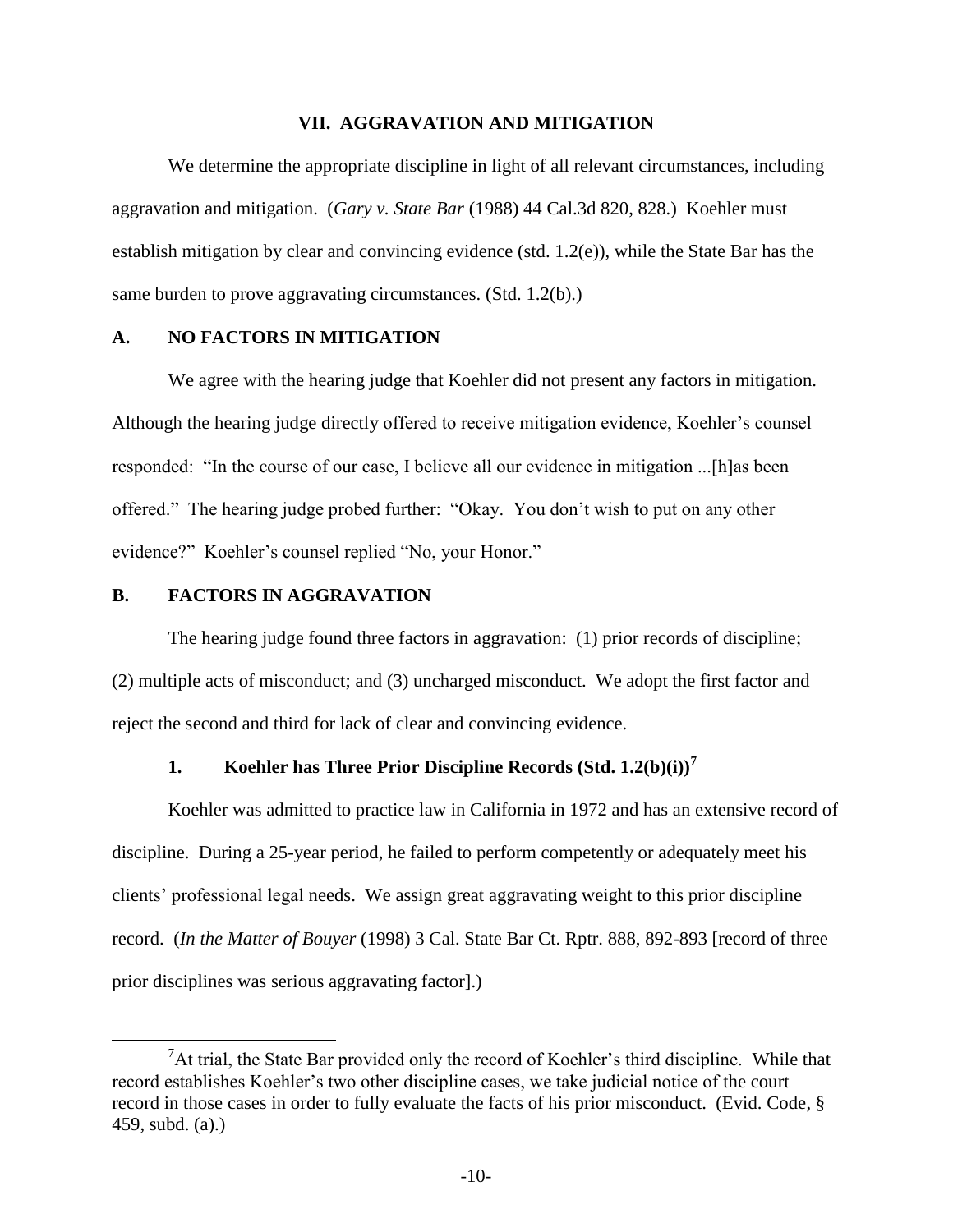#### The First Discipline – 1977

This discipline covers misconduct from 1974 to 1975 in four client matters. Koehler failed to competently perform, to communicate, and to refund unearned fees. In mitigation, he had been emotionally and psychologically disabled due to a marital dissolution, paid full restitution and partially performed services required of him. No aggravation was present. Koehler received a private reproval for each of the four violations.

#### The Second Discipline – 1992

This discipline covers misconduct from 1984 to 1985 in two client matters. Koehler failed to competently perform. He also failed to properly manage his client trust account, using it to pay his secretary and commingling funds. In mitigation, he presented evidence of good faith, candor and cooperation, community service, pro bono work and favorable character testimony. In aggravation, he concealed funds from the Franchise Tax Board and had a prior record of discipline. Koehler received an actual six-month suspension subject to a three-year stayed suspension and five years' probation.

#### The Third Discipline – 1999

This discipline covers misconduct in 1994 in one client matter while Koehler was still on probation in his second disciplinary case. He improperly withdrew from representation in a family law case. In mitigation, he presented favorable character testimony and a history of pro bono work. In aggravation, he had two prior disciplines and had caused significant client harm. Koehler received an actual 60-day suspension, subject to a two-year stayed suspension and two years" probation.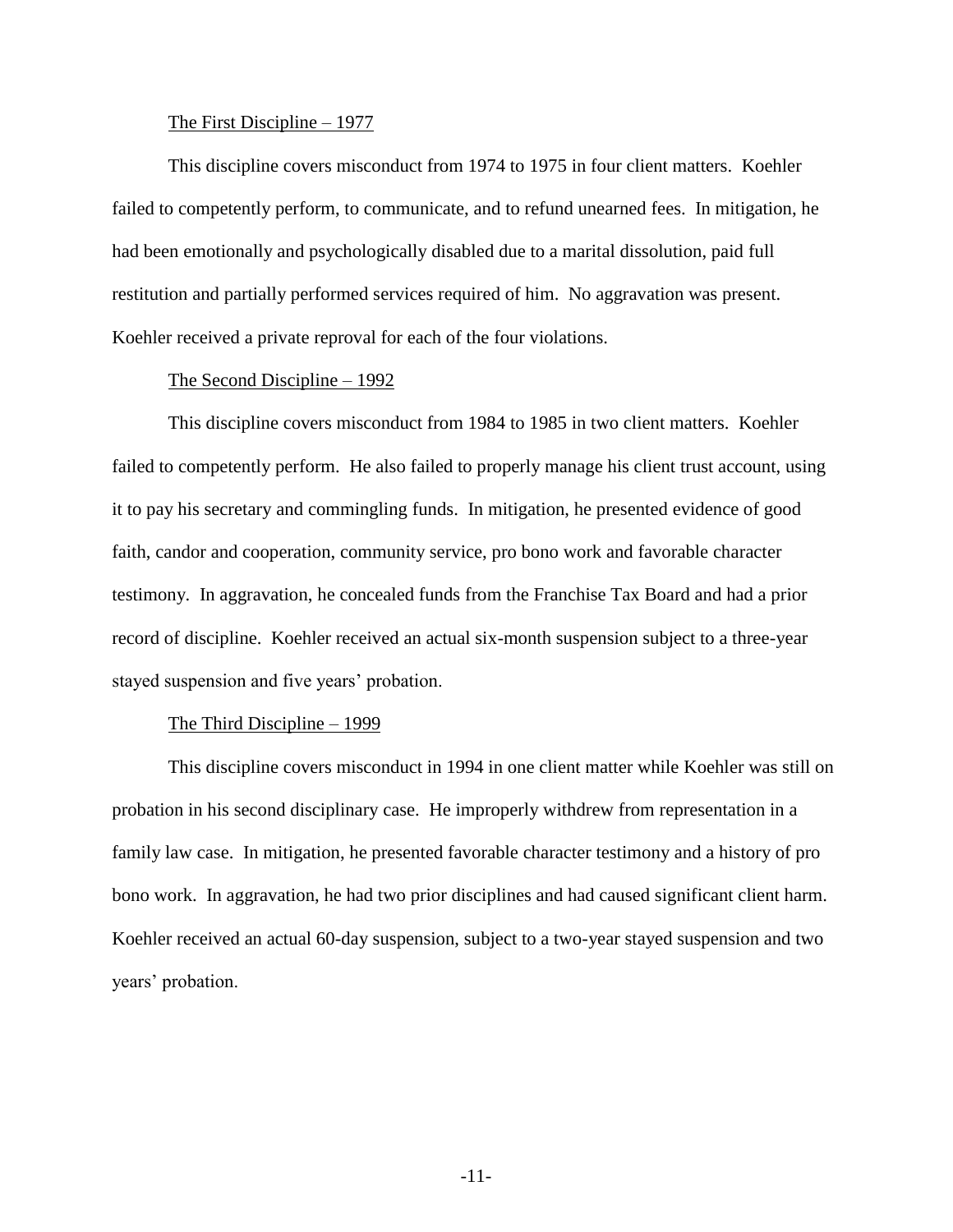## **2. Multiple Acts of Misconduct (Std. 1.2(b)(ii))**

Koehler"s two letters that comprise UPL do not constitute multiple acts of misconduct for aggravation. [*In the Matter of Bach* (Review Dept. 1991) 1 Cal. State Bar Ct. Rptr. 631, 646 [two acts of misconduct not necessarily multiple acts of misconduct under standard 1.2(b)(ii).]

## **3. Uncharged Misconduct (Std. 1.2(b)(iii))**

We disagree with the hearing judge that Koehler committed uncharged misconduct. The hearing judge found that Koehler wrote Kite a November 12, 1999, letter which constituted UPL, but was not charged in the NDC. This letter advised Kite that a motion should be filed in the family court. Koehler testified that Wingfield directed him to write the letter on letterhead, simulate his signature, and send it to Kite. Wingfield agreed that he may have authorized Koehler to do so. On this record, we find that the State Bar did not clearly and convincingly prove Koehler engaged in UPL when he wrote this letter.

#### **VIII. DISCIPLINE – PRINCIPLES OF LAW AND ANALYSIS**

The purpose of attorney discipline is not to punish the attorney, but to protect the public, the courts and the legal profession, to preserve public confidence in the profession and to maintain high standards for attorneys. (Std. 1.3.) No fixed formula exists for determining the appropriate level of discipline. (*In the Matter of Brimberry* (Review Dept. 1995) 3 Cal. State Bar Ct. Rptr. 390, 403.) Ultimately, we balance all relevant factors, including mitigating and aggravating circumstances, on a case-by-case basis to ensure that the discipline imposed is consistent with its purpose. (*In re Young* (1989) 49 Cal.3d 257, 266.)

Our discipline analysis begins with the standards. While we recognize that they are not binding on us in every case, the Supreme Court has instructed us to follow them "whenever possible." (*In re Young, supra,* 49 Cal.3d at p. 267, fn. 11.) In fact, the standards should be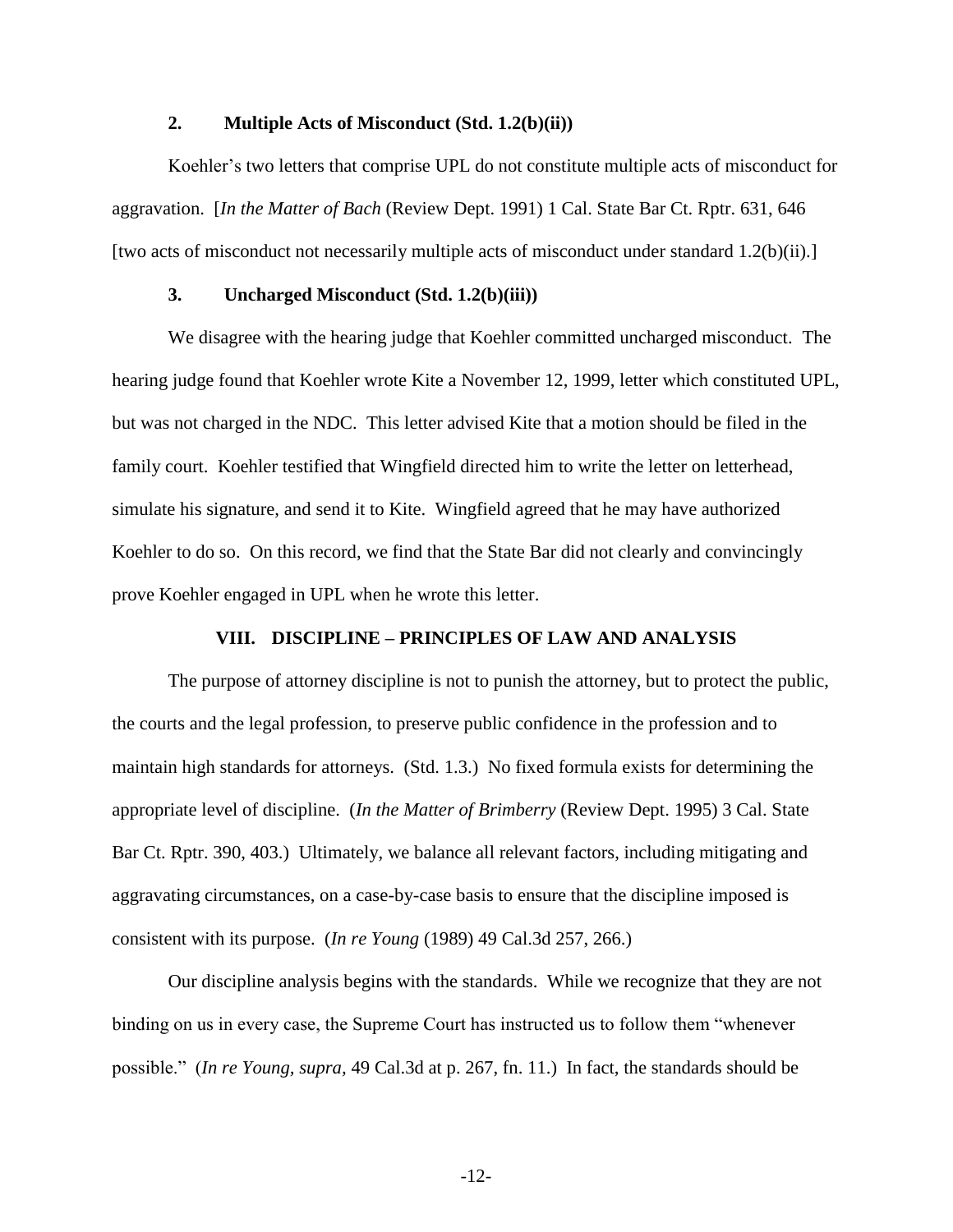given great weight to promote "the consistent and uniform application of disciplinary measures." (*In re Silverton* (2005) 36 Cal.4th 81, 91.)

Several standards apply here. Standard 2.6 calls for suspension or disbarment for willful violation of sections 6125 or 6126 (UPL). Standard 2.3 provides for actual suspension or disbarment for acts of moral turpitude, fraud, or intentional dishonesty. But standard 1.7(b) is most pertinent to our analysis because it provides for disbarment when an attorney has a record of two prior disciplines "unless the most compelling mitigating circumstances clearly predominate." (Std. 1.6(a) [most severe of applicable sanctions shall be imposed].)

Koehler should be disbarred under standard 1.7(b). He engaged in UPL in violation of a Supreme Court order, has three prior discipline records and failed to establish any mitigation. According to standard 1.7(b), disbarment is the presumptive discipline absent compelling mitigation. Even so, to avoid rigidly applying standard 1.7(b), we consider all the facts and circumstances, including those related to prior disciplines. (*Arm v. State Bar* (1990) 50 Cal.3d 763, 778-779, 781 [facts underlying prior record of discipline weighed against mitigation]; *In the Matter of Sullivan* (Review Dept. 2010) \_\_\_\_ Cal. State Bar Ct. Rptr. \_\_\_\_ [all factors in case relevant to determine if std. 1.7(b) should apply].)

Viewing the unique factors of this case, we find that Koehler has engaged in increasingly serious misconduct over 25 years. This misconduct escalated from failing to competently perform or communicate with clients, to committing trust account violations, to abandoning a client, and culminated in committing UPL, an act of moral turpitude, in violation of a Supreme Court order. Koehler had several chances to reform his behavior to the ethical demands of the profession. Yet, his ongoing misconduct "sadly indicates either his unwillingness or inability to do so." (*Arden v. State Bar* (1987) 43 Cal.3d 713, 728 [disbarment appropriate for attorney with three prior disciplines]; *In the Matter of Rose* (Review Dept. 1997) 3 Cal. State Bar Ct. Rptr. 646

-13-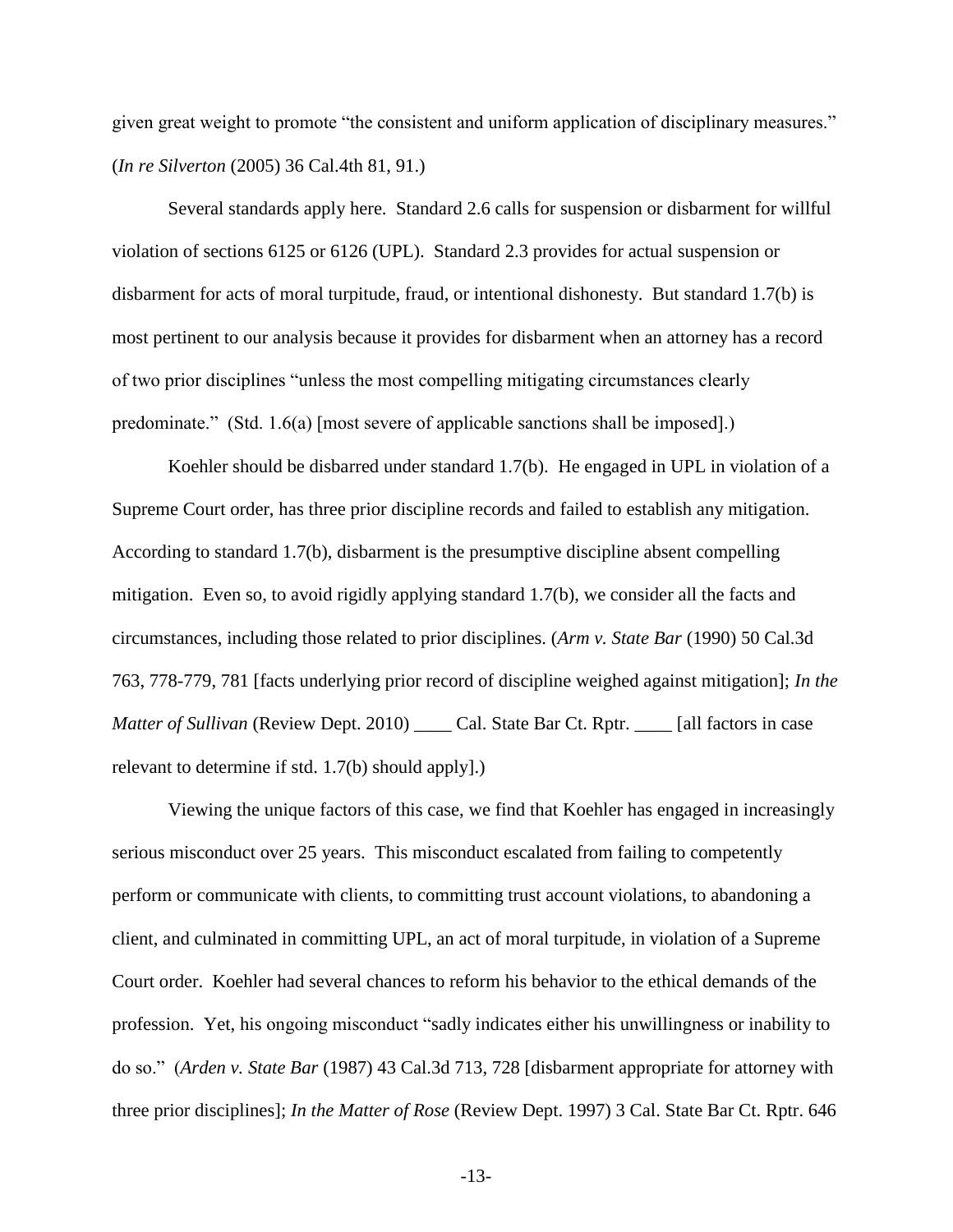[disbarment appropriate where prior discipline coupled with probation has not rehabilitated attorney].) Having already served two actual suspensions, we conclude that probation and/or suspension are inadequate to prevent Koehler from committing future misconduct that would endanger the public and legal profession.

Finally, we reject Koehler's contention that case law supports a short actual suspension rather than disbarment, citing *In the Matter of Trousil* (Review Dept 1990) 1 Cal. State Bar Ct. Rptr. 229. In *Trousil,* the respondent engaged in UPL with three prior records of discipline, and received a 30-day actual suspension. But that respondent presented evidence of compelling mitigation and the court concluded the case was "one of those exceptional ones recognized in standard 1.7(b) in which the most "compelling mitigating circumstances clearly predominate."" (*Id*. at 241.) *Trousil* is not applicable here since Koehler failed to present any evidence in mitigation.

#### **IX. CONCLUSIONS OF LAW**

- 1. The State Bar clearly and convincingly proved that Koehler engaged in UPL.
- 2. The UPL constituted an act of moral turpitude.
- 3. The hearing judge properly denied Koehler"s motion to set aside the judgment and reopen the case to present mitigation evidence.
- 4. Koehler should be disbarred under standard 1.7(b) because he has a prior record of three disciplines and did not present compelling mitigation.

#### **X. RECOMMENDATION**

We recommend that Henry James Koehler, IV be disbarred and that his name be stricken from the roll of attorneys.

We further recommend that Koehler be ordered to comply with the requirements of California Rules of Court, rule 9.20 and to perform the acts specified in subdivisions (a) and (c)